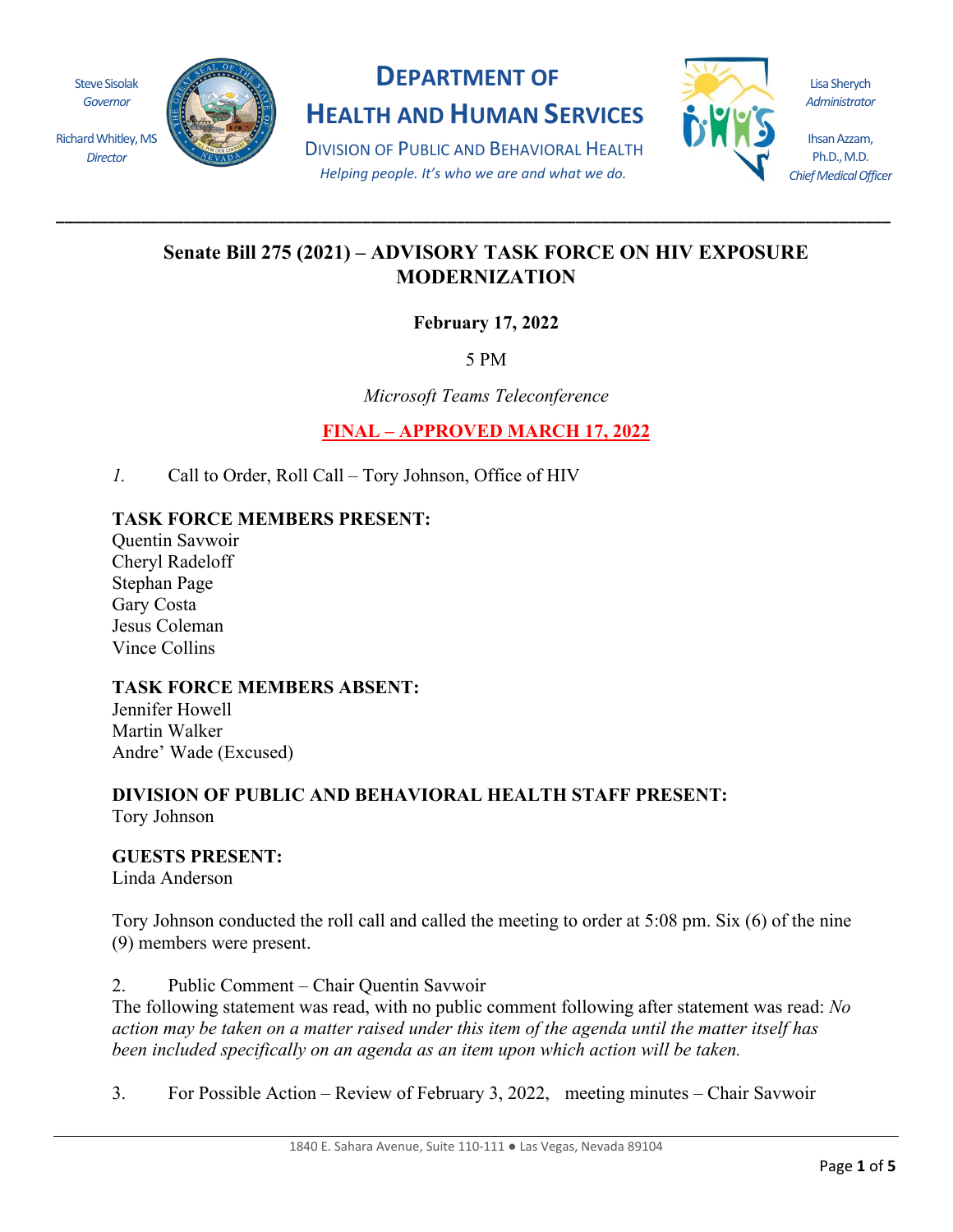• Stephan page commented that his name was misspelled "Stephen." Motion to approve meetings, Cheryl Radeloff Second, Vince Collins All in favor vote, zero oppose or abstentions.

4. Informational Only – Open Meeting Law and Ethics in Government Presentation – DPBH Deputy Attorney General, Pierron Tackes

Points or questions that came up during the presentation:

#### **Q: Will the task force be identified in NRS or NAC?**

A: Because it's not permanent in nature, so the bill that created this task force created it on a limited basis. So it authorized this task force to be created and to meet and to fulfill the obligations that were set forth and then to make recommendations on or before September 1, 2022, so it didn't extend into the future so that's not going to be put into the Nevada revised statutes. Instead, this lives in the statutes of Nevada, which are also online. It's a bulkier citation to make so.

**Q: Thank you just some clarity on this because it says solicit input and research. So is that for like let's say you know within not only the state of Nevada. But I know we had some folks outside of Nevada. So is that mainly like informational only or is that also like down the line like writing reports or actually writing statute or language for statute is that defined at all or is that clarified or.**

A: It's not defined so to the extent that you want to solicit input on recommended language. That's something that that could be done and it's not specified to in state so the assignment is to be looking at Nevada, statutes, and regulations, but to the extent that you're comparing those to other states that's still valuable to the intent of this.

#### **Q: Could you clarify non-governmental agencies or soliciting non-governmental agencies?**

A: It doesn't prohibit reaching out to governmental agencies, what it's asking is that you seek input from persons and non-government. I think non-government agencies is a confusing term to begin with because when you see agencies you think of governmental agencies, but the call is to solicit input from persons and non-governmental bodies.

## **Q: We may be able to accept available grants. But with gifts, you know would that be for things like if people needed it for travel or for other resources.**

A: Great question, I don't know but that is something I can look into and get back to you and I can provide Tory with that answer.

#### **Q: I'm just curious if we were to or want to apply for any type of grant funding could any individual here on the task force do that. But it have to go through the Department of Public and behavioral health? What would that process look like.**

A: Great question so for the task force to apply for a grant it would need to be approved by the task force at an open meeting on an agenda so it would have to be properly agenized that this task force was authorizing one person or staff or a group of people to apply for that grant and then so long as the task force approved. Also, The question was if the task force decides to apply for a grant is there some process that requires that the task force would need to go through with division of public and behavioral health to apply for that grant.

## **Q: Were there some changes with open meeting law regarding to like if it's online that we have to show our faces and also be able to be heard is that correct too?**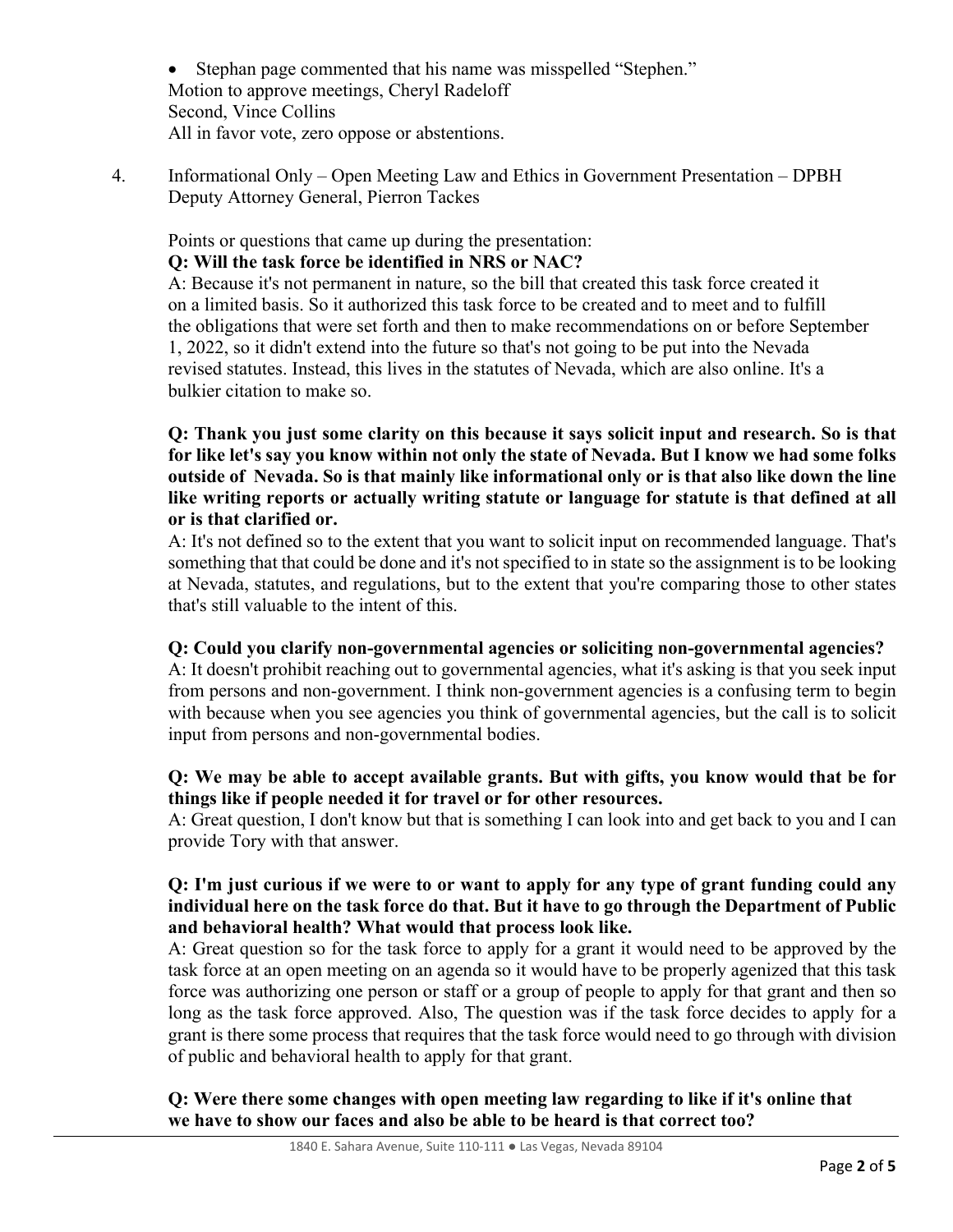A: Great question yes, so there were some changes in the last legislative session, which allows public bodies to meet via zoom or teams remotely. It doesn't speak specifically to whether or not members are required to have their cameras on I always advise that members keep their cameras on and the reason I do that is it's the best way to ensure that you're maintaining quorum so you know if you're a public body on a public body and your camera is off the doorbell rings, you get up walk away from your computer you potentially lose quorum by someone doing that, so I do always advise that.

Requiring video and sound that is requiring access to the public so whatever access that the members of the body have the public has to have the same, so for today's example. We all have the ability to use our video and to see a screen so the public must also be able to see whatever we're seeing and here whatever we're hearing so in today's instance, they have the public has access to join this.

## **Q: Conflict of interest disclosure, is that verbal or in writing?**

A: It will need to be verbal so it needs to be given at the time that the item is considered so when the item is called on the agenda so typically how it works is the chair will call the item and then the individual make their disclosure statement.

5. For Possible Action – Review of existing bylaws and possible action to edit or amend bylaw language

Open discussion around next steps in updating the bylaws, such as:

Could I have clarification. You said something about the naming convention could you tell me a little more about that? There are a lot of it still referencing Senate bill 284. So I don't know if you all want to necessarily leave it to reflect the current Senate bill or just kind of leave it open you know, and just say task force so those are things that you all can determine for yourselves. But as it stands right now. These bylaws are basically in effect for a task force that is not in operation right now.

Senate bill 284 (2019) has pretty similar language to Senate Bill 275 (2021) for this task force so I don't think there's a ton, we need to change maybe we could just. And possibly a motion to copy and paste Senate Bill 275, but I think it's mostly just dates and of course, the number of the bill. And I haven't completely gone through the whole bill yet, but it'll it seems pretty similar from what I'm reading right now.

I do have a question because I think the old bill like with SB 284 was really about HIV modernization. And if my understanding is correct SB 275 it went from HIV monetization to communicable diseases so. That's something I think we need to consider because that's a much taller order than just HIV modernization. If there are other entities or appointed bodies that would cover the modernization of other communicable diseases. And if there are that could inform rather or not, our scope remains on HIV aids or rather we need to expand it and even if we're legally able to expand it to communicable diseases. DPBH DAG reported the following, my reading of SB 275 it does address communicable diseases. Broadly this section that reestablishes the task force is fairly limited. I don't see language that pulls in other communicable diseases. So I would say that the scope is still limited to HIV.

Entertain a motion from the vice chair, Stephan Page, suggestion to copy paste the bill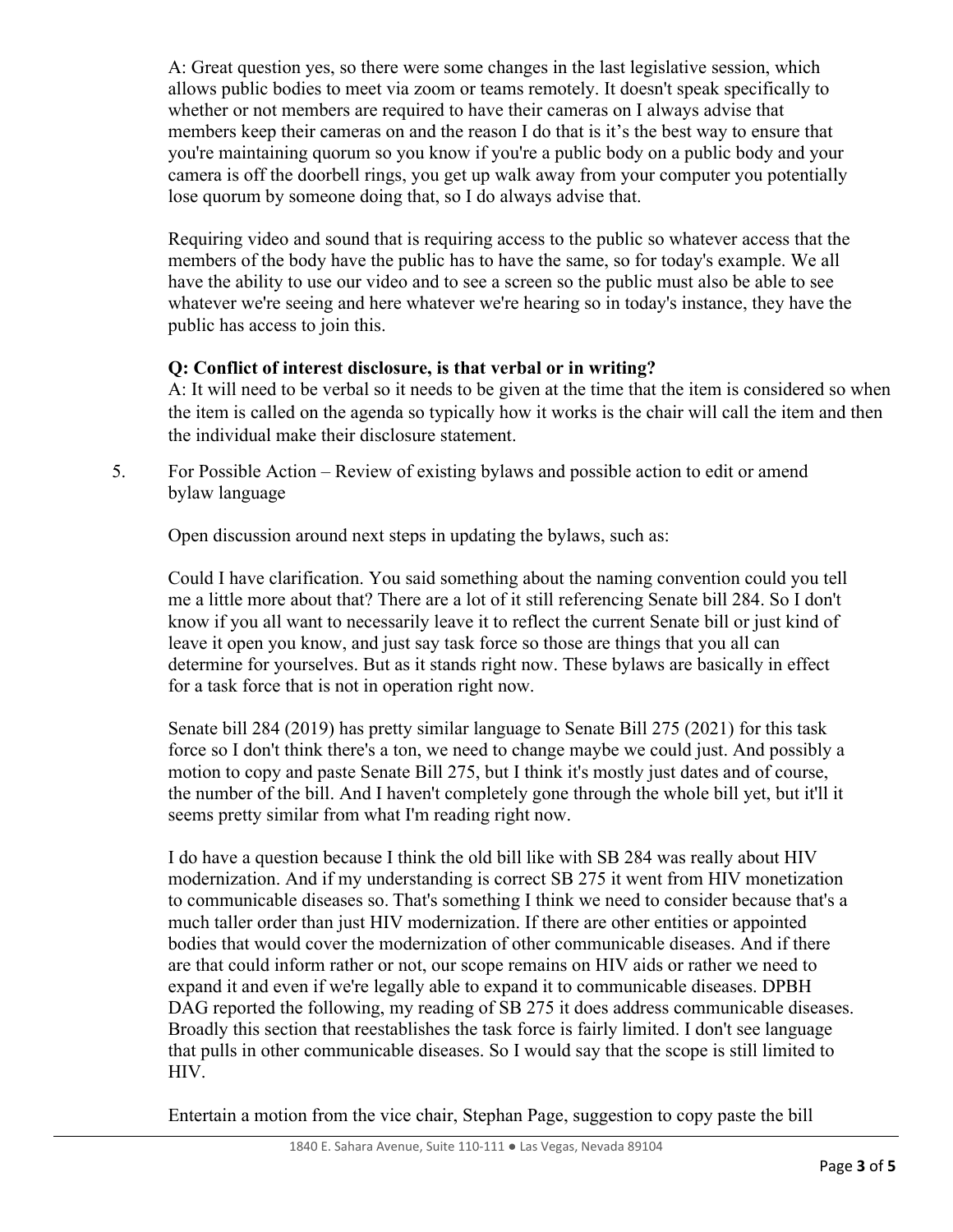language into our bylaws to outline. No second, as the motion was introduced by Co-chair. All in favor vote, zero oppose or abstentions.

Previous motion and vote were rescinded. After further discussion, it was decided to table action on the bylaws until the March 3, 2022, meeting to allow members time to review the bylaws. Chair made the motion, 2<sup>nd</sup> by Vince Collins. All in favor vote, zero oppose or abstentions.

6. For Possible Action – Overview of submission required by SB 275 (2021) and possible action to establish strategy.

Discussion pertaining to when report is due, which is September 1, 2022, and will be made to the Governor and LCB. Discussion also entailed what the report should encompass, what information should be included and whom the responsibility of the report falls under, which is the Chair/Co-chair, with input and assistance from the task force members.

Further topics included:

- Engaging a law firm for information and recommendations on what items to look at or into;
- Webinar from the Boyd School of Law in December;
- Possibility of making Senate bill 275 retroactive to apply to pass come criminalization;
- Soliciting the Council of a law firm to conduct research for us to help in the composition of our report;
- solicit feedback from the community, including:
	- o Sex workers, Cupcake Girls
	- o Signs of Hope is an organization that works with sexual assault
	- o Brothels, owners and workers
- Community presentation related to changes that happened with SB 284 (2019) and now SB 275 (2021);
- Public Education, such as a tool kit, similar to what is being crated by UNR AETC for SB 211 (2021);

Further action on this agenda item was tabled until the next meeting.

- 7. For Possible Action Make recommendations for next meeting's agenda.
	- Item  $#5$  Existing bylaws
	- Item  $#6$  Overview of submission required by SB 275 (2021)
	- Williams Institute at the UCLA School of Law Report on HIV Criminalization
	- Follow-up about outreach to community partners

There was some discussion around member composition. There are 15 allotted spots, only nine (9) have been appointed, leaving one  $(1)$  for a political person, and five  $(5)$  general community members. Further discussion happened around how to recruit the additional members with no clear action plan.

Co-chair made the motion,  $2<sup>nd</sup>$  by Chair. All in favor vote, zero oppose or abstentions.